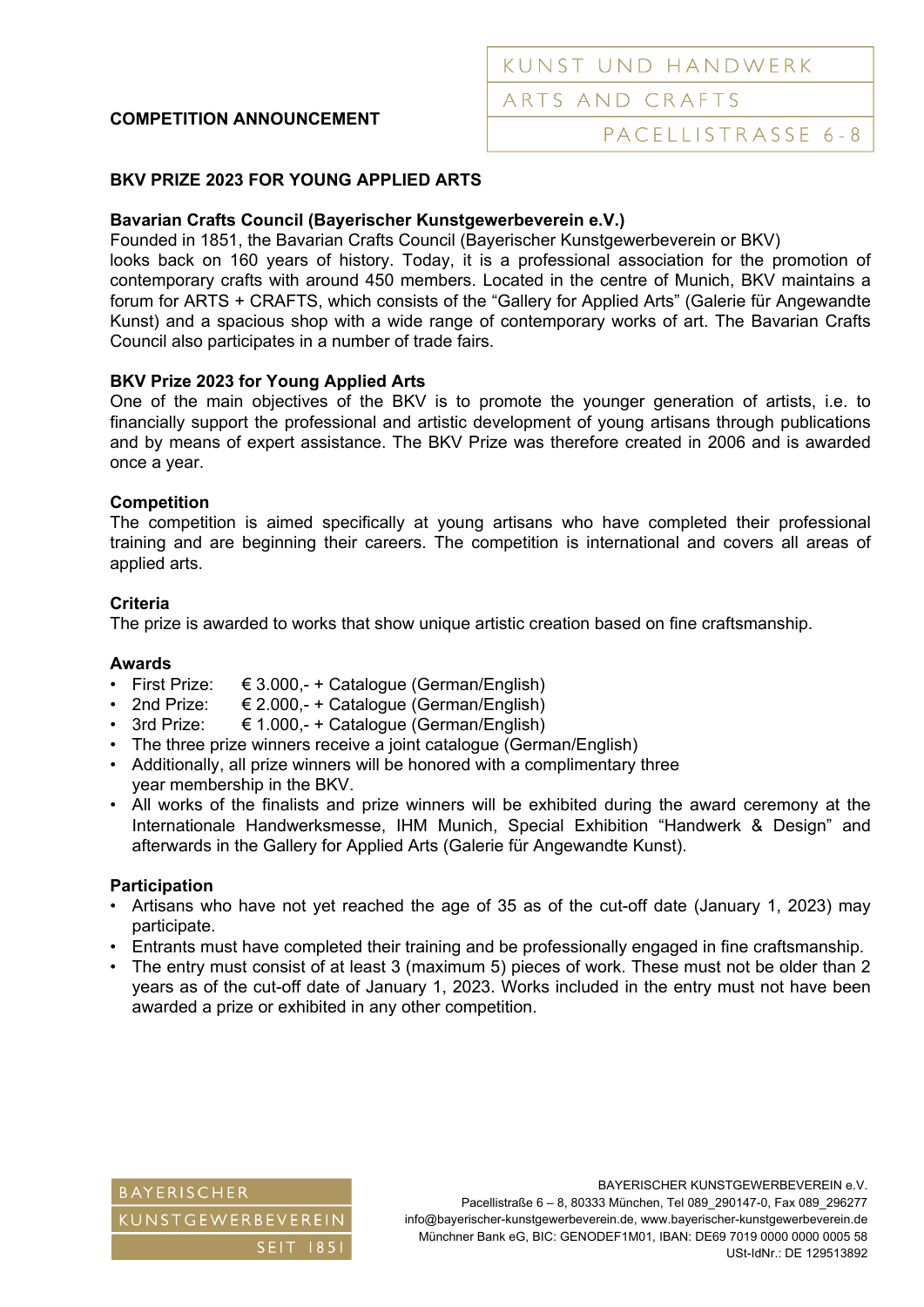## **Dates**

• Entry deadline: **July 29, 2022** 

• Award ceremony: **March 11, 2023** The award ceremony will be held at the Internationale Handwerksmesse in Munich.

## **Competition procedure**

Works are selected in two stages:

## **1st stage: Photo jury**

The following must be submitted by **July 29, 2022**:

- **Completed application form**  See information on conditions of entry on page 4 or at www.bayerischer kunstgewerbeverein.de
- **Competition entry** (images of 3 to max. 5 different pieces of work) See information on conditions of entry on page 3 or at www.bayerischer kunstgewerbeverein.de
- **Application documents are to be sent by post to**: Bayerischer Kunstgewerbeverein e.V. "BKV Prize 2023" Pacellistraße 6-8 80333 München/Munich, Germany

The jury will select the works to be presented to the object jury based on the images submitted.

### **2nd stage: Object jury**

The artisans selected in the first stage will be notified in writing and asked to send in their works. The jury will decide on the award based on the works submitted. The jury decides independently, and entrants will be notified of the decision in writing. The jury decision is final and is not based on specific criteria.

### **Transport and insurance**

Delivery and return of the works are undertaken at the expense and risk of the entrant. The works will be insured while on the premises of the BKV. The insurance value should be provided upon delivery.

### **Entries from non EU-countries**

The declaration of value must be in EURO. Works must be declared as exhibition objects.

**Promoter**  LfA Förderbank Bayern

### **Contact BKV Prize:**

Bayerischer Kunstgewerbeverein e.V. Dr. Monika Fahn Pacellistraße 6-8, 80333 München/Munich, Germany T. 0049 (0)89 29 01 47-0 F. 0049 (0)89 29 62 77 E. info@bayerischer-kunstgewerbeverein.de www.bayerischer-kunsgewerbeverein.de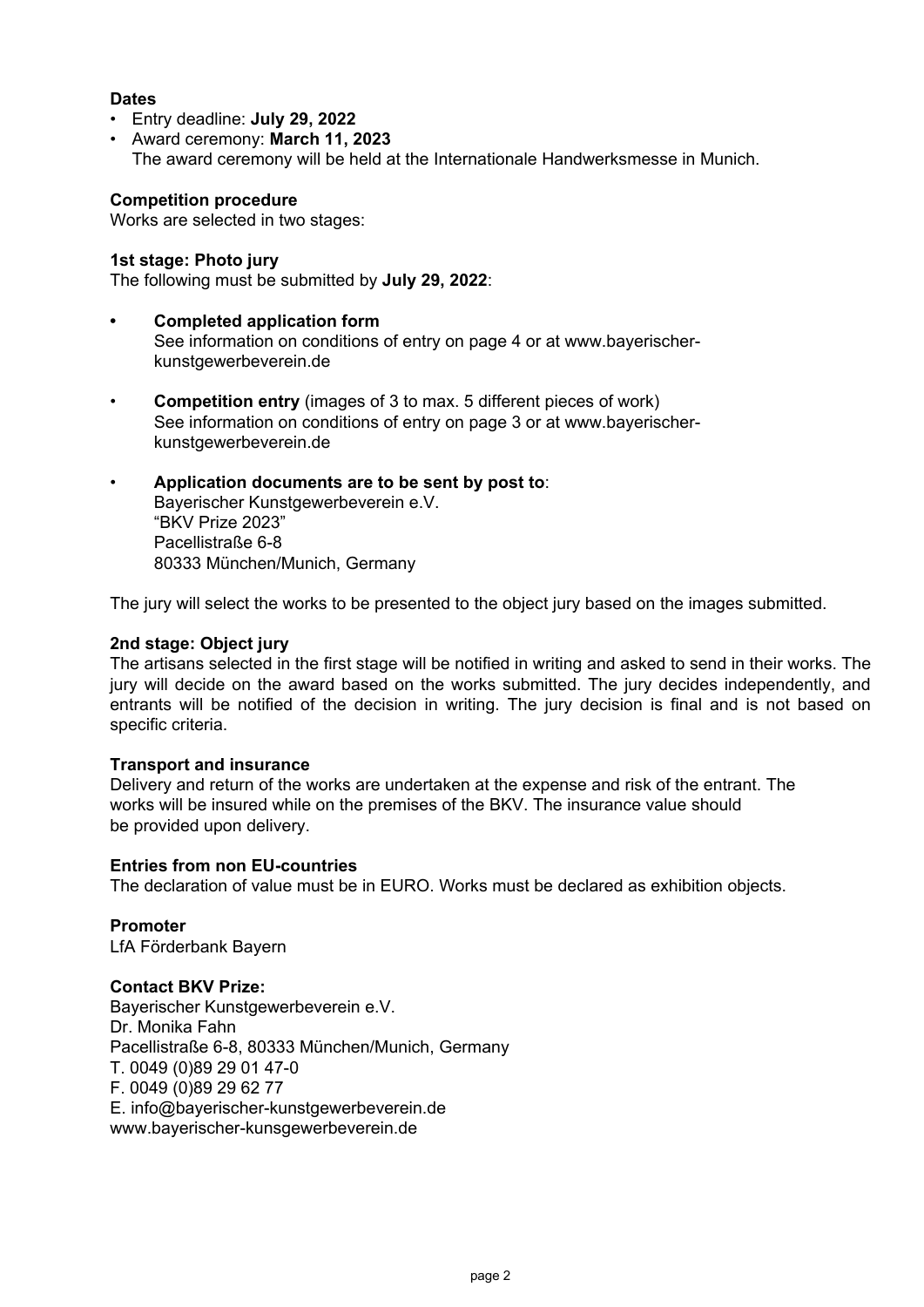# **BKV PRIZE 2023 FOR YOUNG APPLIED ARTS**

### **Conditions of participation**

- 1. Artisans who have not yet reached 35 years of age by the cut-off date (January 1, 2023).
- 2. Entrants must have completed their training and be professionally engaged in fine craftsmanship.
- 3. The entry must consist of 3 (maximum 5) pieces of work. These must not be older than 2 years as of the cut-off date (January 1, 2023) and must not have been awarded a prize or exhibited in any other competition.
- 4. The required documentation must be submitted to the Bayerischer Kunstgewerbe-verein in Munich no later than July 29, 2022.
- 5. Delivery and return transport are undertaken at the expense and risk of the entrant.

### **Required documentation**

Required documentation must be submitted via post by July 29, 2022 to the Bayerischer Kunstgewerbeverein in Munich and should be addressed as follows: "BKV Prize 2023", Pacellistraße 6-8, 80333 München/Munich, Germany. Submitted material cannot be returned.

### **1. Completed application form**

 The fully completed application form (please use typescript) with all address details (see page 4).

## **2. Biographical details**

Text files should be submitted on CD-ROM (do not use stickers or labels) or USB-Stick; all texts must be submitted as PDF files. Biographical details should include the following: date and place of birth, training and qualifications, professional career, individual and group exhibitions, publications, and awards.

### **3. Images of the competition entries (3 max. 5 different works).**

Image data should be submitted on CD-ROM; all images must be submitted as JPG files. Images must measure at least 10 x 15 cm with a resolution of at least 300 dpi. The filenames of each image must contain the entrant's name, title of work, and sequence number. Please enclose DIN A4 color prints of each image.

### **4. Image descriptions of competition entries**

Text files should be submitted on CD-ROM; all texts must be submitted as PDF files. The image descriptions should be comprised of two documents: the application document, containing the entrant's name, detailed address, phone number and date of birth, and the description document on a neutral sheet of paper, containing the title of each work with the date of creation, material, technique, size, and name of photographer.

### **Competition procedure**

### **1. Stage 1: Photo jury**

The jury selects works to be presented to the object jury based on the images submitted. The deadline for entry is July 29, 2022. Artisans whose works are selected by the jury in the first stage will be notified in writing and asked to send in the works.

# **2. Stage 2: Object jury**

Entrants will be notified of the jury decision in writing.

# **3. Stage 3: Award ceremony**

The award ceremony will take place on March 11, 2023 at the Internationale Handwerksmesse in Munich.